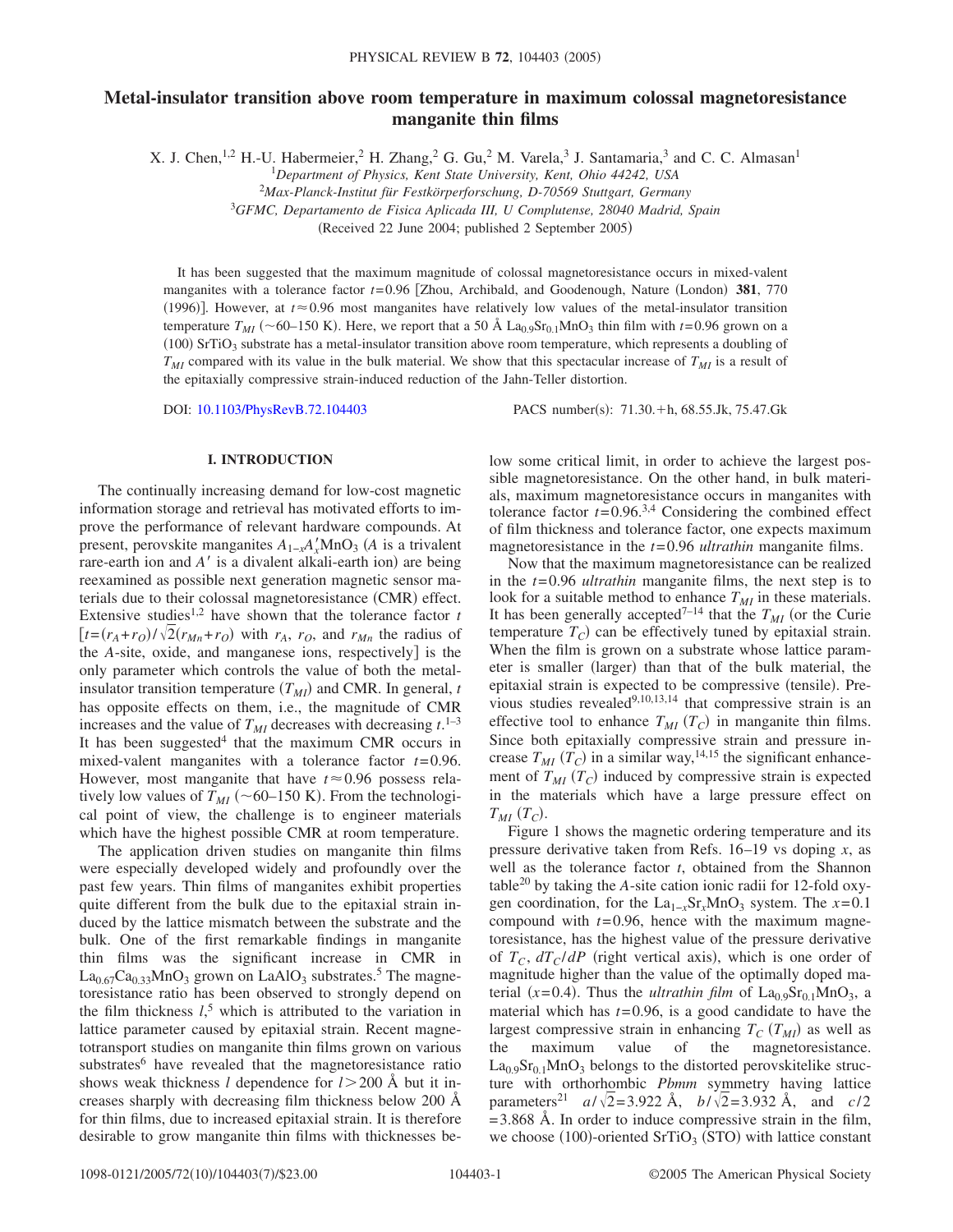

FIG. 1. (Color online) Phase diagram of the magnetic-ordering temperature (solid circles) and its pressure derivative (shaded squares) vs room-temperature tolerance factor  $t$  and the doping  $x$  in  $La_{1-r}Sr_rMnO_3$ . Phases include canted antiferromagnetic insulator (CAI), ferromagnetic insulator (FMI), ferromagnetic metal (FMM), and paramagnetic insulator (PMI). The lines are guides to the eye. The experimental data are taken from Refs. 16–19.

 $a_0$ =3.905 Å as substrate materials since the in-plane lattice mismatch is 0.56%.

In this paper we show that compressive strain due to the lattice mismatch between the substrate and the bulk induces a spectacular increase in  $T_{MI}$  of ultrathin films of La<sub>0.9</sub>Sr<sub>0.1</sub>MnO<sub>3</sub>, a material which has  $t=0.96$ , hence, the maximum CMR amongst manganites, as well as the largest pressure derivative of  $T_{MI}$  ( $T_C$ ). The  $\text{La}_{0.9}\text{Sr}_{0.1}\text{MnO}_3$  ultrathin films grown epitaxially on  $(100)$  SrTiO<sub>3</sub> substrates have  $T_{MI}$ =308 K while the material in bulk form has  $T_{MI}$ =150 K. We show that the strain-induced reduction of the Jahn-Teller distortion is responsible for this spectacular increase of  $T_{MI}$ .

## **II. EXPERIMENT**

Highly oriented thin films with thicknesses ranging from 50 to 2000 Å were deposited on  $(100)$  SrTiO<sub>3</sub> substrates with pulsed laser deposition technique from a composite target  $La<sub>0.9</sub>Sr<sub>0.1</sub>MnO<sub>3</sub>$ . The laser energy density on the target was  $2 \text{ J/cm}^2$  and the ablation rate was 5 Hz. The substrate was kept at a constant temperature of 850 °C during the deposition, which was carried out at a pressure of 0.40 mbar of oxygen. The films were *in situ* annealed at 940 °C in oxygen at 1.0 bar for 30 minutes. The surface morphology of these films was analyzed by atomic force microscopy (AFM) in air and room temperature. The film structures were examined by high resolution transmission electron microscopy (HRTEM) and x-ray diffraction (XRD). The dc resistivity of the films was measured in zero-field as well as in applied magnetic fields up to 14 T using the standard four-probe technique. The electrical current was applied in the film plane, perpendicular to the applied magnetic field. The magnetization was measured in a magnetic field parallel to the film plane using a superconducting quantum interference device (SQUID) magnetometer.



FIG. 2. (Color online) Typical AFM images of (a) 2000 Å and (b) 100 Å  $La<sub>0.9</sub>Sr<sub>0.1</sub>MnO<sub>3</sub>$  films epitaxially grown on (100) SrTiO<sub>3</sub> substrates.

#### **III. RESULTS**

Figure 2 shows AFM images of the surface morphology of 2000 and 100 Å  $L_{20.9}$ Sr<sub>0.1</sub>MnO<sub>3</sub> films on (100) SrTiO<sub>3</sub> substrates. The 2000 Å film shows a granularlike surface with rounded grains of typical in-plane size of 100 to 150 nm and height larger than 20 nm, as seen in Fig.  $2(a)$ . These islands are the result of a crossover from a 2D growth mode at small layer thickness into a 3D island growth at larger thickness, triggered by the relaxation of epitaxial strain. 2D growth for very thin layers is confirmed by AFM observations and by transmission electron microscopy (TEM). The AFM picture of Fig.  $2(b)$  corresponds to a 10 nm thick sample and shows large flat terraces with a step height of 0.4 nm, characteristic of a 2D coverage of substrate miscut terraces.

TEM observations were carried out with a Philips CM200 microscope operated at 200 kV, and equipped with a field emission gun. Specimens in cross section geometry suitable for transmission electron microscopy (TEM) were obtained by conventional methods: mechanical grinding, dimpling, and Ar ion mailing at a voltage of 5 kV and an incidence angle of  $8^\circ$ . Figure  $3(a)$  shows two images corresponding to the 50 Å  $\text{La}_{0.9}\text{Sr}_{0.1}\text{MnO}_3$  thin film grown on a (100)  $\text{SrTiO}_3$ substrate. These images were obtained with the electron beam parallel to the interface and perpendicular to the (100)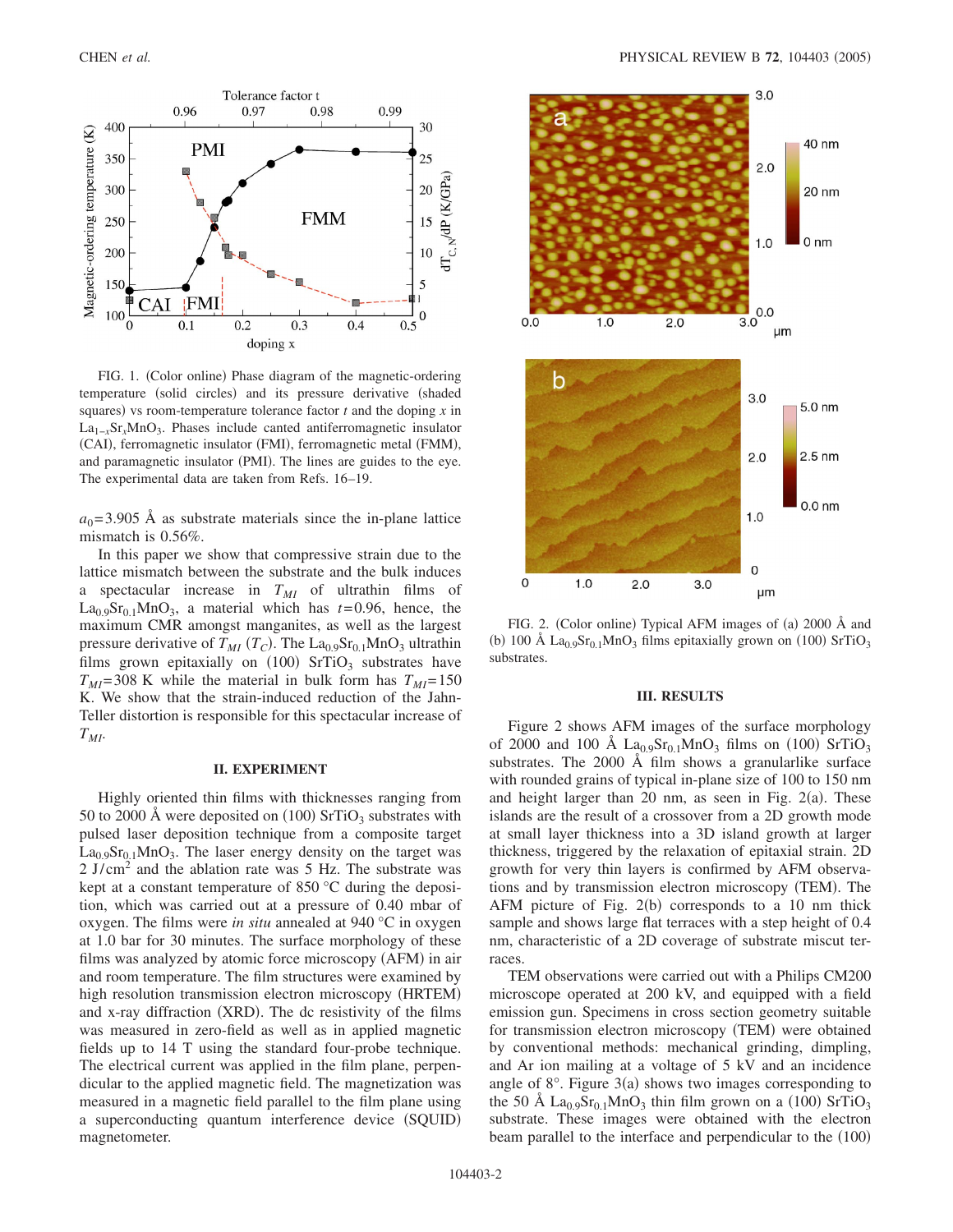

FIG. 3. (Color online) (A) TEM images for a 50 Å  $La<sub>0.9</sub>Sr<sub>0.1</sub>MnO<sub>3</sub>$  thin film viewed along  $(100)<sub>STO</sub>$ . Interfaces as marked with red dotted lines, are free of defects and have no dislocations. (B) HRTEM image of a 50 Å  $La<sub>0.9</sub>Sr<sub>0.1</sub>MnO<sub>3</sub>$  thin film viewed along  $(100)_{STO}$ . The approximate position of the filmsubstrate interface is indicated by arrows. The inset shows the corresponding electron diffraction patterns. Insets (a) and (b) are the calculated images after simulating the interface structure.

direction of the substrate. The images denote high structural quality and sample homogeneity over long lateral distances. The film/substrate interface (marked with a red dotted line for clarity) is coherent and free of defects. This result is confirmed by high resolution observations [Fig.  $3(b)$ ]. The interface has been marked with black arrows. The left corner of Fig. 3(b) shows the corresponding electron diffraction pattern. Spots corresponding to substrate and film reflections cannot be distinguished from each other. This indicates that the lattice constants in the *ab* plane for the substrate and film are same within this resolution. Insets (a) and (b) to Fig.  $3(b)$ show the calculated images after simulating the interface structure using defocus=−2000 Å and specimen thicknesses along the electron beam direction of 500 and 600 Å, respectively. The simulated images were calculated using the MacTempas software. These observations confirmed the high quality and perfect epitaxy of the  $La<sub>0.9</sub>Sr<sub>0.1</sub>MnO<sub>3</sub>$  thin films.

The temperature dependences of the resistivities of three films with different thicknesses are shown in Fig. 4. The resistivity of the 2000 Å film is insulatinglike but displays a clear hump at a temperature where the ferromagnetic transition happens, as confirmed by magnetization measurements. This resistivity plot is compatible with an heterogeneous film with metallic islands embedded in an insulating matrix. This may be indication of phase separation resulting from strain relaxation as previously observed by others.<sup>22,23</sup> The thinner



FIG. 4. Resistivity on a logarithmic scale versus temperature for  $La<sub>0.9</sub>Sr<sub>0.1</sub>MnO<sub>3</sub>$  thin films with thicknesses of 2000, 100, and 50 Å in zero-field and a magnetic field of 14 T as indicated. The inset shows the magnetization (corrected for substrate contribution) in a magnetic field of 0.5 T of the 2000 and 50 Å  $La<sub>0.9</sub>Sr<sub>0.1</sub>MnO<sub>3</sub>$  thin films. The curves have been measured by warming up in the magnetic field after zero field cooling.

films display the metal-insulator transition, characteristic of this class of materials. The resistivity is metallic below its corresponding  $T_{MI}$  and it is insulating above  $T_{MI}$ . At even lower temperatures, the resistivity first displays a minimum and then it has an upturn, which is probably associated to charge ordering.<sup>24</sup> These features are qualitatively similar to the behavior observed in bulk single crystals. We should emphasize that since the growth condition is the same for all the films studied, the difference of  $T_{MI}$  can only be explained by a change of film thickness rather than other factors.

Since the metal-insulator transition is usually accompanied by a transition from low-temperature ferromagnetic to high-temperature paramagnetic state,  $T_{MI}$  is approximately equal to the ferromagnetic transition temperature  $T_c$ . This is clearly shown by the main panel and its inset, which displays the magnetization curves of the films vs temperature, measured in 0.5 T. Increasing compressive strain, as a result of the reduction of film thickness, shifts  $T_{MI}$  and  $T_C$  to higher values and the charge ordering to lower temperatures. Moreover, the value of the low-temperature resistivity and the height of the resistivity peak are significantly suppressed with increasing compressive strain.

The ultrathin 50 Å  $La<sub>0.9</sub>Sr<sub>0.1</sub>MnO<sub>3</sub>$  film has  $T<sub>MI</sub>$  of 308 K measured in zero field, which is double the value of 150 K observed in bulk compounds.<sup>24</sup> An applied magnetic field of 14 T suppresses the resistivity and shifts  $T_{MI}$  towards higher temperatures, which gives rise to colossal magnetoresistance. As discussed above, the magnetoresistance has the maximum value in materials with this particular composition  $(x<sub>x</sub>)$ =0.10). Therefore, this 50 Å ultrathin film of  $La_{0.9}Sr_{0.1}MnO_3$ has a *room temperature* metal-insulator transition temperature and the maximum magnetoresistance. A doubling of  $T_{MI}$ in the present ultrathin film confirms the previous observation of the increase in  $T_{MI}(T_C)$  with decreasing film thick-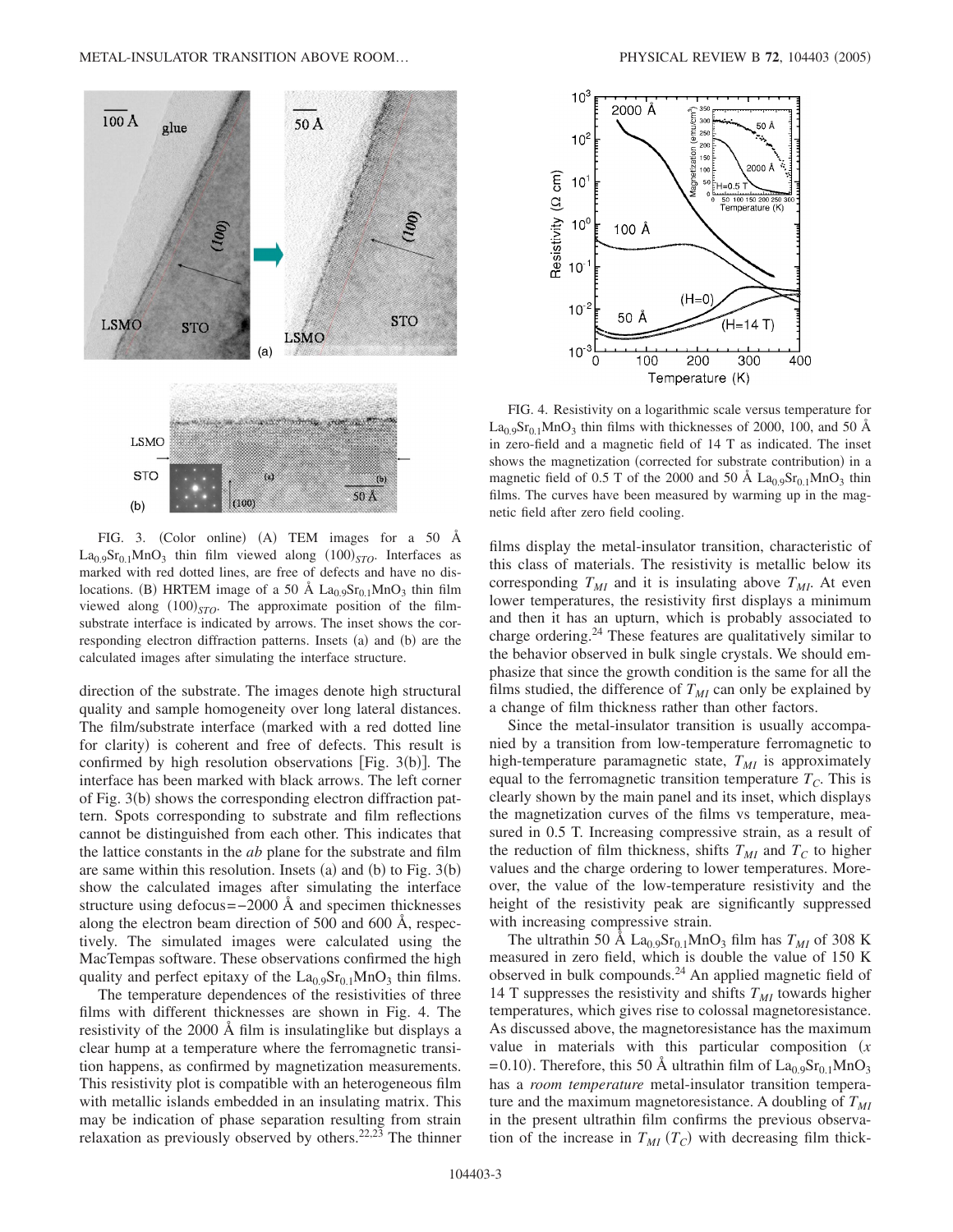

FIG. 5. (Color online) Magnetic field dependence of the magnitude of the colossal magnetoresistance CMR= $[\rho(H) - \rho(0)]/\rho(0)$ for temperatures  $T=250$  and 300 K in a 50 Å La<sub>0.9</sub>Sr<sub>0.1</sub>MnO<sub>3</sub> thin film. Inset: Temperature dependence of CMR in the same film for a magnetic field of 14 T.

ness in films with the same composition, where an increase of  $T_{MI}$  ( $T_C$ ) at around 200 K has been reported for a 260 Å film,<sup>13</sup> which was grown under conditions that were different than our growth conditions, and a 200 Å film, which was grown under conditions similar to our growth conditions.<sup>14</sup> To our knowledge, the present results provide the first convincing evidence for the remarkable strain effect on  $T_{MI}$   $(T_C)$ in manganite films.

Figure 5 is a plot of the magnetoresistance  $\Delta \rho(H)/\rho$  $=[\rho(H)-\rho(0)]/\rho(0)$  at temperatures *T*=250 and 300 K for the 50 Å ultrathin film, while its inset shows the temperature dependence of the  $\Delta \rho(H)/\rho$  in an applied field of 14 T. Noted that the absolute value of the  $\Delta \rho(H)/\rho$  increases with applied field even up to 14 T. The temperature dependence of the magnetoresistance shows that the absolute value of  $\Delta \rho(H)/\rho$  peaks near  $T_{MI}$ . For a given field strength, the  $\Delta \rho(H)/\rho$  at *T*=300 K in the 50 Å ultrathin film is generally larger for other manganite films in literature. For example, the present ultrathin film exhibits  $\Delta \rho(H)/\rho$  of  $-22\%$ ,  $-33\%$ , and −36% at *T*=300 K in a field of 3, 4.5, and 5 T, respectively. For comparison, there are reports of  $\Delta \rho(H)/\rho$  at *T* =300 K of  $-11\%$  in a  $T_{MI}$ =355 K La<sub>0.67</sub>Sr<sub>0.33</sub>MnO<sub>3</sub> film at *H*=3 T,<sup>26</sup> −13% in a  $T_{MI}$ =230 K La<sub>0.8</sub>Sr<sub>0.2</sub>MnO<sub>3</sub> film at *H* =4.5 T,<sup>27</sup> and −23% in a  $T_{MI}$ =250 K La<sub>0.7</sub>Ca<sub>0.3</sub>MnO<sub>3</sub> film at  $H=5$  T.<sup>28</sup> We summarized these results in Table I.

### **IV. DISCUSSION**

The occurrence of the metal-insulator transition in manganites has been explained in terms of two competing effects: the double-exchange interaction, $2<sup>5</sup>$  which increases the electrons' kinetic energy and, hence, their delocalization, and the Jahn-Teller coupling, which tends to localize the carriers in a local lattice distortion.<sup>29</sup> Diffraction measurements<sup>30</sup> as a function of  $T$ ,  $P$ , and  $r_A$  have shown that the *reduction* of the Jahn-Teller distortion of the  $MnO<sub>6</sub>$  octahedra favors the enhancement of the metallic character, hence, the *increase* of  $T<sub>C</sub>$ . The reduction of the Jahn-Teller distortion can be realized if the octahedra are forced to be undistorted and the Mn-O-Mn angle approaches 180°. Epitaxial strain of thin films due to lattice mismatch between the film and the substrate is an effective method in adjusting the Jahn-Teller distortion through the change of the Mn-O bond length and the Mn-O-Mn angle. If there is a compressive strain in plane there is an expansion out of plane because of the Poisson effect. The net effect on the MnO bonds is to flatten the Mn-O-Mn bond angle (approach 180°).

We now show that the enhancement of  $T_C(T_{MI})$  observed in the present material can be understood on the basis of the combined effect of double-exchange and Jahn-Teller coupling. The double-exchange model predicts that there is a close relationship between  $T_c$  and the one-electron bandwidth  $(W)$  of the  $e_g$  band in the strong-coupling limit; i.e.,  $T_C \propto W$ <sup>19</sup>. The large pressure coefficient of the lightly doped  $La_{1-x}Sr_xMnO_3$  indicates that this system is, indeed, in the strong-coupling region. Jahn-Teller polarons are formed when the Jahn-Teller stabilization energy becomes comparable to the bare conduction bandwidth. The polaronic nature of the conduction affects bandwidth as described by *Weff*  $\propto$  *W* exp( $-\gamma E_P/\hbar \omega$ ),<sup>31</sup> where  $\gamma$  is a positive constant,  $E_P$  is the formation energy of Jahn-Teller polarons, and  $\omega$  is the characteristic frequency of the optical phonon mode. Given the large value of  $E_p$  for the Mn<sup>3+</sup> of 0.5 eV, polaronic effects in conduction are expected in manganites as in fact have been observed by Zhao *et al.*<sup>32</sup> The giant isotope effect on  $T_c$  of manganites reflects the importance of electron phonon interactions and shows that for Jahn-Teller polaronic conduction  $T_C \propto W_{eff}$  (rather than  $T_C \propto W$  for bare conduction). The strain coefficient of  $T_C$  is then given by

$$
\frac{d \ln T_C}{d\epsilon} = \frac{d \ln W}{d\epsilon} - 2\alpha \left( \frac{d \ln E_P}{d\epsilon} - \frac{d \ln \omega}{d\epsilon} \right),\tag{1}
$$

where the isotope exponent  $\alpha = 0.5 \gamma E_P / \hbar \omega$  and the in-plane lattice strain  $\epsilon = (d_{bulk} - d_{film})/d_{bulk}$ , with  $d = (a+b)/2\sqrt{2}$  the in-plane lattice parameter.

TABLE I. Summary of the magnetoresistivity  $\Delta \rho(H)/\rho = [\rho(H) - \rho(0)]/\rho(0)$  measured at  $T = 300$  K and the metal-insulator transition temperature  $(T_{M1})$  of our 50 Å  $La<sub>0.9</sub>Sr<sub>0.1</sub>MnO<sub>3</sub>$  film and other manganite films reported in Refs. 26–28.

| Film                                                   | Substrate                  | $T_{MI}$ (K) | $\Delta \rho(3 T)/\rho$ | $\Delta\rho$ (4.5 T)/ $\rho$ | $\Delta \rho (5 \text{ T})/\rho$ |
|--------------------------------------------------------|----------------------------|--------------|-------------------------|------------------------------|----------------------------------|
| $La_0$ <sub>9</sub> Sr <sub>0 1</sub> MnO <sub>3</sub> | $(100)$ SrTiO <sub>3</sub> | 308          | $-22%$                  | $-33\%$                      | $-36\%$                          |
| $La0.8Sr0.2MnO3$                                       | $(100)$ LaAlO <sub>3</sub> | 230          |                         | $-13%$                       |                                  |
| $La_{0.67}Sr_{0.33}MnO_3$                              | $(111)$ Si                 | 355          | $-11\%$                 |                              |                                  |
| $La_0$ <sub>7</sub> $Ca_0$ <sub>3</sub> $MnO_3$        | $(100)$ LaAlO <sub>3</sub> | 250          |                         |                              | $-23%$                           |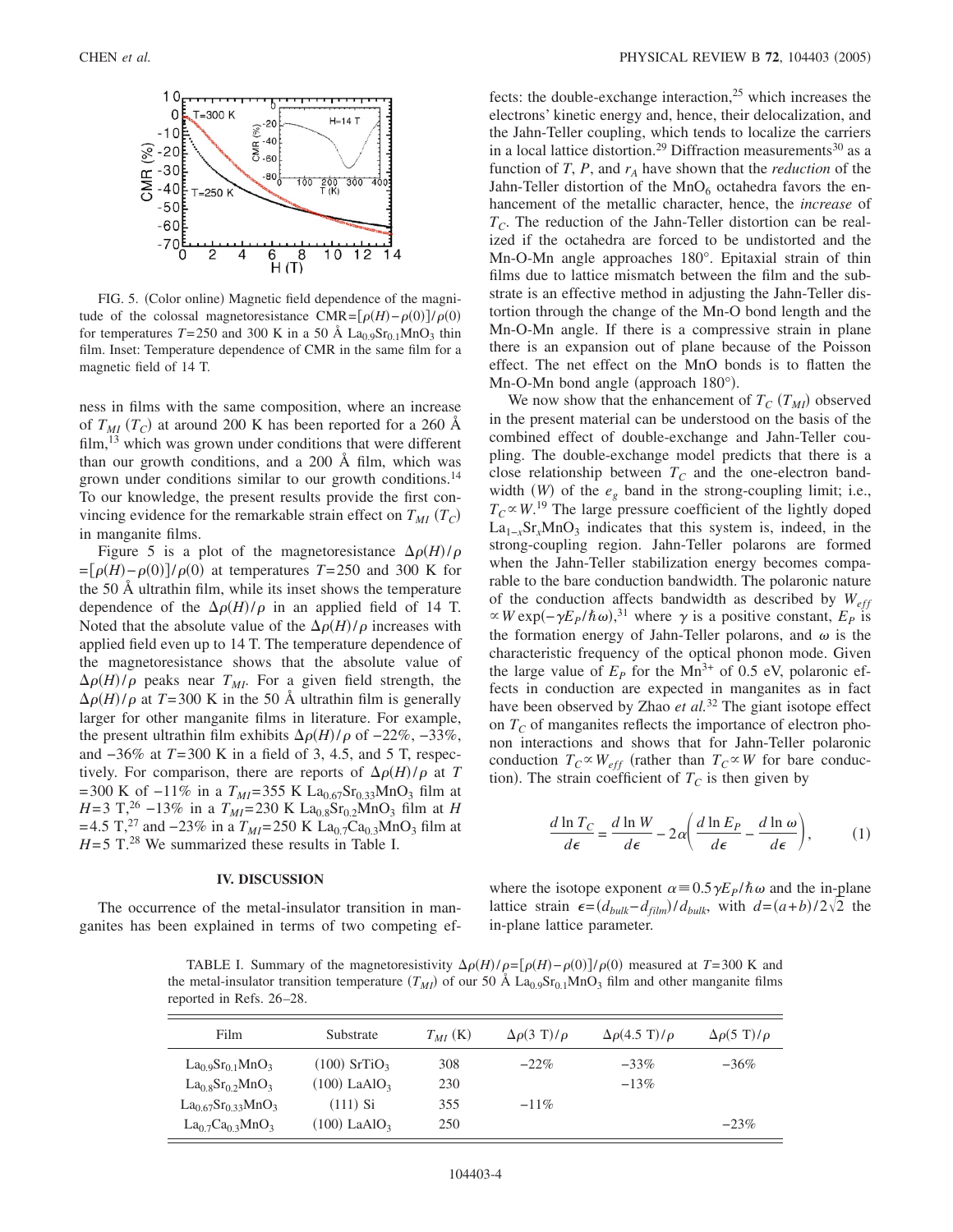

FIG. 6. X-ray-diffraction pattern  $(\Theta$ -2 $\Theta$  scan) of a 2000 Å  $La<sub>0.9</sub>Sr<sub>0.1</sub>MnO<sub>3</sub>$  film grown on a (100) SrTiO<sub>3</sub> substrate.

An analysis of the film thickness dependence of lattice parameters<sup>33</sup> has shown that the lattice parameters for the thinnest films exhibit the largest deviations from those of the bulk, with the in-plane values at or near those of the substrates. As film thickness increases, and lattice relaxation takes place, both in-plane and out-of-plane lattice parameters tend to deviate away from those of the substrates towards the bulk values. Such behavior is further confirmed by the XRD measurements on our 2000 Å  $La<sub>0.9</sub>Sr<sub>0.1</sub>MnO<sub>3</sub>$  film (shown in Fig. 6). The XRD pattern of this thick film gives a *c*-axis lattice parameter of 3.869 Å which is very close to that of 3.868 Å in the bulk material.<sup>21</sup> It is therefore reasonable to take  $d_{film} = d_{STO} = 3.905$  Å and  $T_C = 308$  K for the 50 Å ultrathin film, and  $d_{film} = d_{bulk} = 3.927 \text{ Å}$  (Ref. 21) and  $T_C$  $=150$  K for the 2000 Å thick film, in which the strain is relaxed. Then we estimate  $d \ln T_C/d\epsilon = 188$ . Based on this value and the measured *d* ln  $T_C/dP$  of 0.16 GPa<sup>-1</sup> for this material,<sup>17</sup> we obtain the compressibility  $\kappa_d$ =8.5 obtain the compressibility  $\kappa_d=8.5$  $× 10^{-4}$  GPa<sup>-1</sup>.

Raman spectra studies show that the high frequency  $B_{2g}$ mode at 609  $\text{cm}^{-1}$  corresponds to an in-plane O(2) stretching mode (a Jahn-Teller phonon).<sup>34</sup> This stretching mode is the most sensitive to pressure with an initial pressure coefficient,  $d \ln \omega/dP = 0.01$  GPa<sup>-1</sup>,<sup>34</sup> thus yielding  $d \ln \omega/d\epsilon = 11.8$ . In perovskites,<sup>30</sup>  $W \propto \cos \phi / d_{\text{Mn-O}}^{3.5}$  with  $\phi = (\pi - \langle \text{Mn-O-Mn} \rangle) / 2$ being the tilt angle in the plane of the bond and  $d_{Mn-0}$  the Mn-O bond length. According to neutron diffraction,  $30$  the compressibility of  $\cos \phi$  is one order of magnitude smaller than that of  $d_{\text{Mn-O}}$  and can be neglected. In this case, *d* ln *W*/*d* $\epsilon$ =3.5. The oxygen isotope exponent  $\alpha$  is 0.2 in  $La<sub>0.9</sub>Sr<sub>0.1</sub>MnO<sub>3</sub>.<sup>32</sup>$  With these values of the three strain coefficients and of  $\alpha$ , Eq. (1) gives  $d \ln E_P/d\epsilon = -449$ . Two main results follow. First, the polaron formation energy  $(E_P)$  decreases significantly with increasing compressive strain. This implies that the Jahn-Teller distortion decreases significantly with increasing compressive strain. Second, the strain coefficient of  $E_p(d \ln E_p/d\epsilon)$  is the dominant contribution to the strain coefficient of the ferromagnetic transition temperature  $(d \ln T_C/d\epsilon)$ . Therefore, the strain driven enhancement of  $T_{C}(T_{MI})$  in the present thin films mainly results from the strain induced reduction of the Jahn-Teller distortion.

Previous transport studies<sup>14</sup> have shown that  $E_p$  decreases and  $T_c$  increases with increasing compressive strain for the

 $La<sub>0.9</sub>Sr<sub>0.1</sub>MnO<sub>3</sub>$  thin films with thicknesses between 200 and 750 Å. A similar behavior was observed with applied hydrostatic pressure.<sup>15</sup> There is almost a linear relationship between  $E_p$  and  $T_c$  in both cases. With the values of the strain coefficients of  $T_c$  and  $E_p$  determined above, we estimate  $d \ln E_P/d \ln T_C$ =−2.4 in the present material. This value agrees well with the value of −3.2 from the pressure studies of  $La_{0.65}Ca_{0.35}MnO_3.15$ 

The strain effect in manganite films is usually interpreted within the framework of the double-exchange theory alone. Since the compressed (expanded) Mn-O bond lengths under the compressive (tensile) strain lead to the increase (decrease) of electron transfer or bandwidth,  $T_c$  is then increased (decreased), accordingly. This explanation may be plausible for the epitaxial films of  $La_{1-r}Sr_xMnO_3$  and  $La_{1-x}Ca_xMnO_3$  ( $x \sim 1/3$ ). This is because there is only a small strain effect in nearly optimal-doped films, due to the relatively small pressure derivatives of  $T_c$  for these films, in comparison to the large strain effects we find in the slightly doped materials shown in Fig. 1. Therefore, it is also not surprising to observe an almost constant  $T_c$  in the  $\text{La}_{1-x}\text{Ba}_x\text{MnO}_3$  (x=0.3,0.33) films over a wide compressive strain range through the change of film thickness.<sup>35</sup> From the above detailed analysis, we learn that the strain-induced change of *W* can not account for the significant change of  $T_{C}$  ( $T_{MI}$ ). However, the strain-induced reduction of the Jahn-Teller distortion mainly contributes to such a significant increase of  $T_C(T_{MI})$  in our films.

Recently, Ahn *et al.*<sup>36</sup> proposed a natural mechanism for the strain-induced metal-insulator phase coexistence in manganites, in which the phase with short- and long-wavelength lattice distortion is insulating, and that without lattice distortion is metallic. If the multiphase coexistence is indeed a self-organized intrinsic feature of manganites, compressive strain would modify the energy landscape in favor of the undistorted ferromagnetic metallic state and increase the volume fraction of the metallic regions. As a result, an increase of  $T_{C}$  ( $T_{MI}$ ) is expected in films in which the compressive strain is induced by the lattice mismatch. The experimental fact that a significant increase of  $T_C(T_{MI})$  mainly originates from the reduction of the Jahn-Teller distortion under compressive strain is consistent with this newly proposed theoretical model.

We would like to comment on another possibility that could contribute to the observed significant increase of  $T_{C}$  ( $T_{MI}$ ) in our films triggered by compressive strain, namely, the orbital degree of freedom. The role of the orbital degree of freedom was emphasized by Kanki *et al.*<sup>37</sup> in the study of an anomalous strain effect in  $La_{0.8}Ba_{0.2}MnO_3$  films. By modifying the transfer integral to include the orbital contribution from  $d_{x^2-y^2}$  and  $d_{3z^2-r^2}$ , they were able to interpret the observed tensile-strain induced increase of  $T_c$  in their films. According to their calculation, a 0.31–0.52 % change of the in-plane lattice constant would lead to a 0.02–0.03 % change of  $T_c$ . In our case, there is a 0.56% change of the in-plane lattice constant. The orbital degree of freedom is not sufficient, by far, to account for the  $105\%$  increase of  $T_C$ .

It should be pointed out that the in-plane compressive strain  $\epsilon$  has been used to estimate *d* ln  $T_C/d\epsilon$  and *d* ln  $E_P/d\epsilon$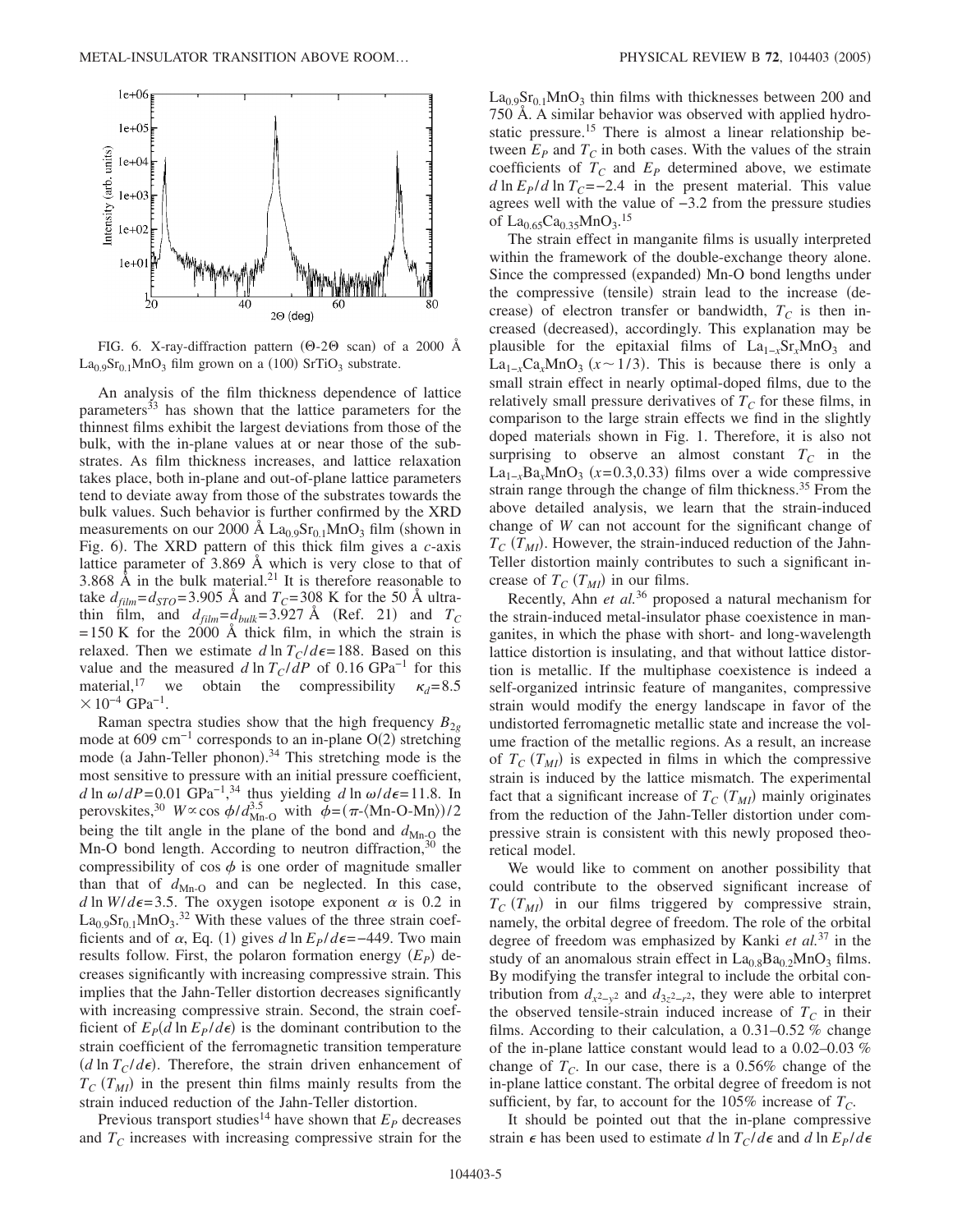in our analysis. This treatment is reasonable since the other relevant physical quantities such as phonon frequency  $\omega$  and structural parameters are obtained from hydrostatic pressure measurements where both the in-plane and out-of-plane lattice parameters would be compressed under pressure. When a system is under compressive strain, one expects a decrease of the in-plane lattice parameters, but an expansion of the lattice along the *c*-axis direction normal to the substrate. The relationship between the in-plane strain  $\epsilon$  and bulk strain  $\epsilon_B$ ( $\equiv \epsilon_{xx} + \epsilon_{yy} + \epsilon_{zz}$ ) is given by  $\epsilon_B = 2(1-\nu)\epsilon$  with  $\nu$  the Poisson's ratio. The value of  $\nu$  is usually estimated from the elastic moduli, i.e.,  $\nu = C_{12} / (C_{11} + C_{12})$ . Ultrasonic measurements<sup>38</sup> of a single crystal of  $La<sub>0.88</sub>Sr<sub>0.12</sub>MnO<sub>3</sub>$ , with the composition near our lightly doped material, give *C*<sup>11</sup>  $=17.3 \times 10^{11}$  erg/cm<sup>3</sup> and  $(C_{11} - C_{12})/2 = 3.5 \times 10^{11}$  erg/cm<sup>3</sup> at  $T=300$  K. The obtained Poisson's ratio  $\nu$  of 0.37 is very close to the reported 0.36 in ultrathin  $Pr_{0.7}Sr_{0.3}MnO_3$  films.<sup>39</sup> If we use  $\nu=0.37$  for our  $La<sub>0.9</sub>Sr<sub>0.1</sub>MnO<sub>3</sub>$  films, we get  $d \ln T_C/d\epsilon_B = 149$ . This experimental value is ten times larger in magnitude than the theoretical predication<sup> $\tau$ </sup> in the CMR regime of the dimensionless electron-phonon coupling constant  $\lambda \approx 1$ , indicating that the theoretical calculations themselves need improvement.

Notice that the value of *d* ln  $T_C/d\epsilon_B$  estimated from the bulk strain is smaller than  $d \ln T_C/d\epsilon$  from the in-plane strain. Assuming that the hydrostatic pressure data are still applicable, we have *d* ln  $W/d\epsilon_B = 3.5$  and *d* ln  $\omega/d\epsilon_B = 9.3$ . By substituting these values into Eq.  $(1)$ , we obtain a *d* ln  $E_P/d\epsilon_B$  of −354. Again, we have *d* ln  $E_P/d$  ln  $T_C$ =−2.4. Good agreement with the hydrostatic pressure measurements<sup>15</sup> provides convincing evidence for the reduction of

- <sup>1</sup>W. Archibald, J.-S. Zhou, and J. B. Goodenough, Phys. Rev. B **53**, 14445 (1996).
- 2H. Y. Hwang, T. T. M. Palstra, S.-W. Cheong, and B. Batlogg, Phys. Rev. B 52, 15046 (1995).
- <sup>3</sup>R. Mahesh, R. Mahendiran, A. K. Raychaudhuri, and C. N. R. Rao, J. Solid State Chem. 120, 204 (1995).
- <sup>4</sup> J.-S. Zhou, W. Archibald, and J. B. Goodenough, Nature (London) 381, 770 (1996).
- <sup>5</sup> S. Jin, T. H. Tiefel, M. McCormack, H. M. O'Bryan, L. H. Chen, R. Ramesh, and D. Schurig, Appl. Phys. Lett. **67**, 557 (1995).
- 6H. S. Wang, E. Wertz, Y. F. Hu, Q. Li, and D. G. Schlom, J. Appl. Phys. 87, 7409 (2000).
- 7A. J. Millis, T. Darling, and A. Migliori, J. Appl. Phys. **83**, 1588  $(1998).$
- 8H. L. Ju, C. Kwon, Q. Li, R. L. Greene, and T. Venkatesan, Appl. Phys. Lett. **65**, 2108 (1994).
- <sup>9</sup>T. Y. Koo, S. H. Park, K.-B. Lee, and Y. H. Jeong, Appl. Phys. Lett. **71**, 977 (1997).
- 10C. Kwon, M. C. Robson, K.-C. Kim, J. Y. Gu, S. E. Lofland, S. M. Bhagat, Z. Trajanovic, M. Rajeswari, T. Venkatesan, A. R. Kratz, R. D. Gomez, and R. Ramesh, J. Magn. Magn. Mater. 172, 229 (1997).
- 11R. A. Rao, D. Lavric, T. K. Nath, C. B. Eom, L. Wu, and F. Tsui, J. Appl. Phys. 85, 4794 (1999).
- 12W. Prellier, A. M. Haghiri-Gosnet, B. Mercey, Ph. Lecoeur, M.

the Jahn-Teller distortion under compressive strain in favor of the increase of  $T_c$ . Since *d* ln  $E_P/d\epsilon_B$  dominates the contribution to *d* ln  $T_C/d\epsilon_B$ , the bulk strain state does not affect the conclusion drawn from the in-plane strain data. It is clear that the theoretical framework presented here captures the basic physics of the strain effect in manganese films.

#### **V. CONCLUSION**

The present study opens a new avenue for engineering materials with maximum magnetoresistance above room temperature. We emphasize that the strain driven enhancement of  $T_{MI}$  in the  $La<sub>0.9</sub>Sr<sub>0.1</sub>MnO<sub>3</sub>$  thin films is a natural result and a successful application of the strain effect in manganites. Our results strongly indicate that the strong electronphonon coupling stemming from a Jahn-Teller splitting of the  $Mn^{3+}$  ion plays a crucial role in addition to doubleexchange in the CMR of these manganites. Other possibilities that contribute to the enhancement of  $T_c$  such as hopping integral alone, orbital degree of freedom, and multiphase coexistence are also discussed. We demonstrate that the inplane strain state is suitable for describing the underlying physics of the strain effect in manganese films.

### **ACKNOWLEDGMENTS**

The work was supported at KSU by the U.S. National Science Foundation Grant No. DMR-0406471. X.J.C. also acknowledges support from the U.S. Department of Energy under Grant No. DEFG02-02ER4595.

- Hervieu, Ch. Simon, and B. Raveau, Appl. Phys. Lett. **77**, 1023  $(2000).$
- 13F. S. Razavi, G. Gross, H.-U. Habermeier, O. Lebedev, S. Amelinckx, G. Van Tendeloo, and A. Vigliante, Appl. Phys. Lett. 76, 155 (2000).
- 14X. J. Chen, S. Soltan, H. Zhang, and H.-U. Habermeier, Phys. Rev. B 65, 174402 (2002).
- 15B. Lorenz, A. K. Heilman, Y. S. Wang, Y. Y. Xue, C. W. Chu, G. Zhang, and J. P. Franck, Phys. Rev. B 63, 144405 (2001).
- 16L. Pinsard-Gaudart, J. Rodríguez-Carvajal, A. Daoud-Aladine, I. Goncharenko, M. Medarde, R. I. Smith, and A. Revcolevschi, Phys. Rev. B 64, 064426 (2001).
- 17R. Senis, V. Laukhin, B. Martínez, J. Fontcuberta, X. Obradors, A. A. Arsenov, and Y. M. Mukovskii, Phys. Rev. B **57**, 14680  $(1998).$
- 18A. E. Petrova, E. S. Itskevich, V. A. Ventcel´, V. F. Kraidenov, and A. V. Rudnev, Low Temp. Phys. 27, 831 (2001) [Fiz. Nizk. Temp. 27, 1123 (2001)].
- 19Y. Moritomo, A. Asamitsu, and Y. Tokura, Phys. Rev. B **51**, R16491 (1995).
- 20R. D. Shannon, Acta Crystallogr., Sect. A: Cryst. Phys., Diffr., Theor. Gen. Crystallogr. 32, 751 (1976).
- 21D. E. Cox, T. Iglesias, E. Moshopoulou, K. Hirota, K. Takahashi, and Y. Endoh, Phys. Rev. B 64, 024431 (2001).
- 22A. Biswas, M. Rajeswari, R. C. Srivastava, T. Venkatesan, R. L.